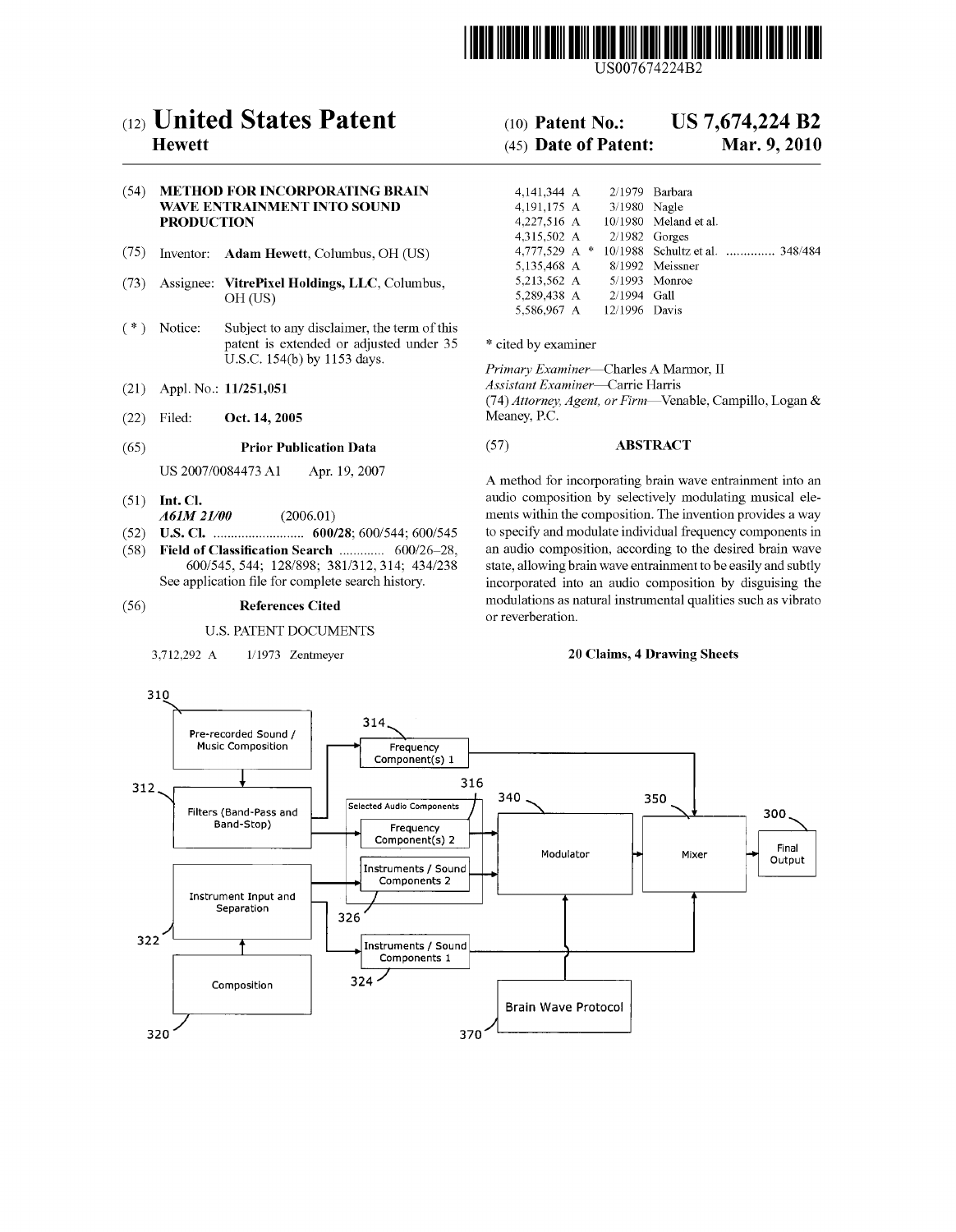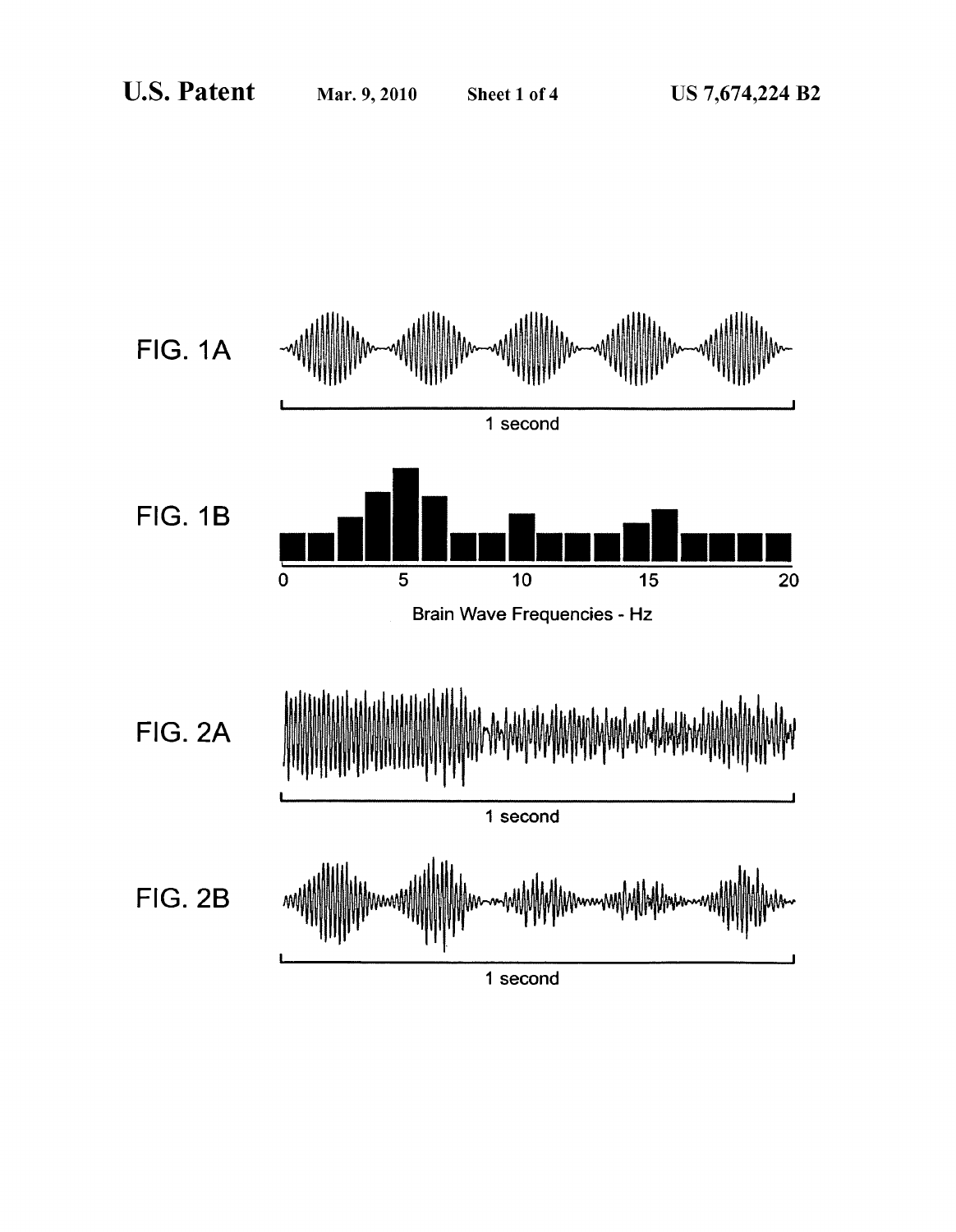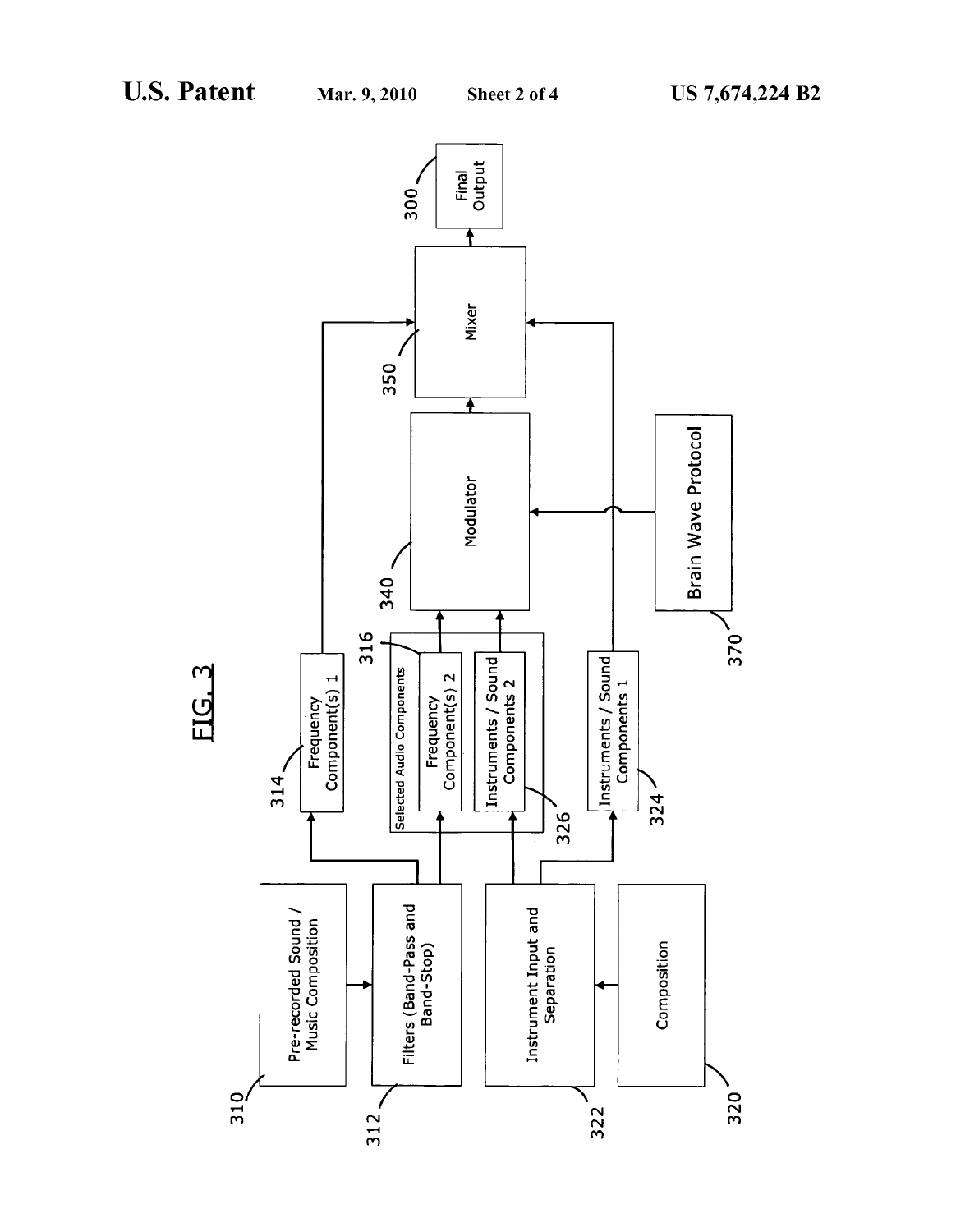# FIG. 4

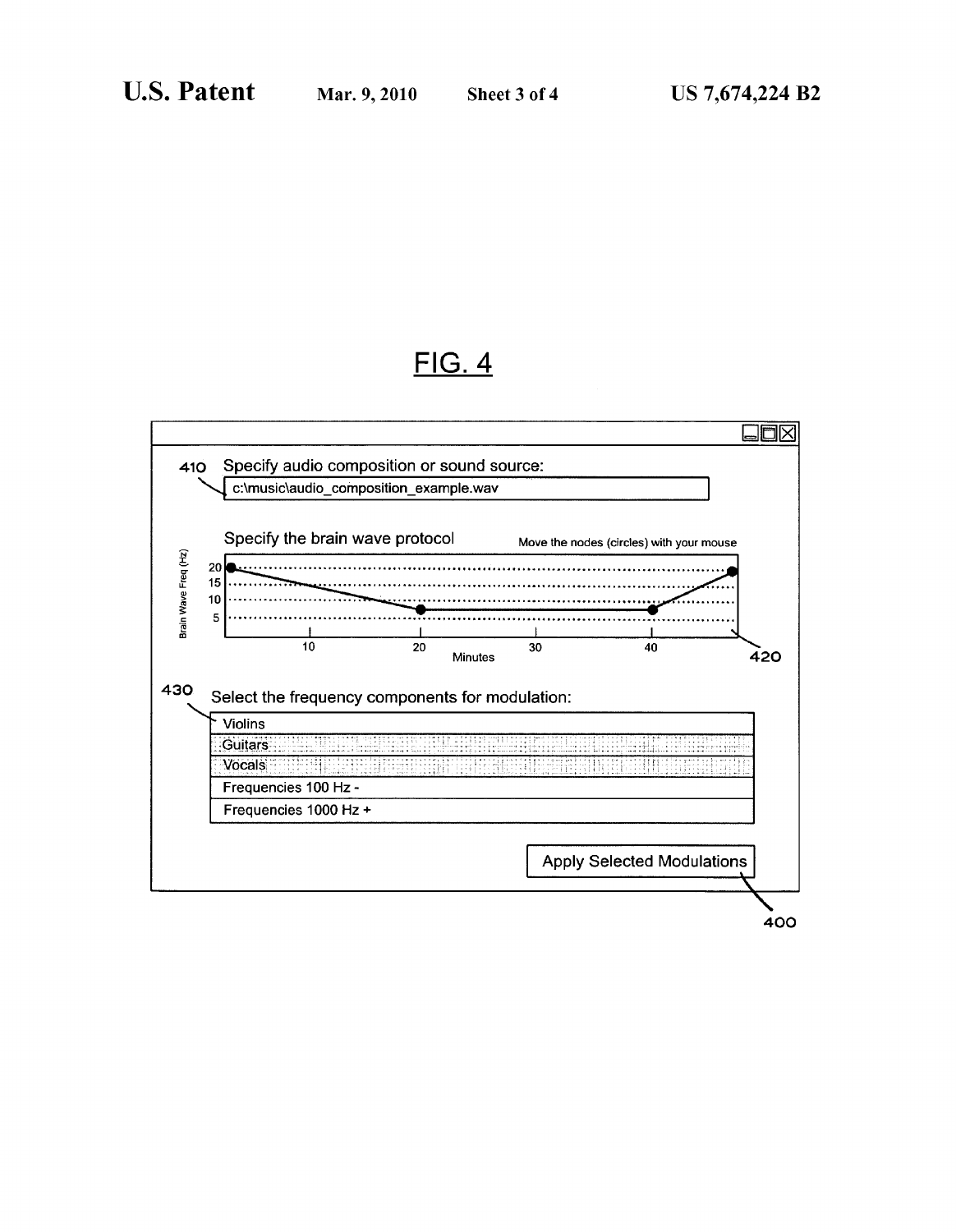FIG. 5

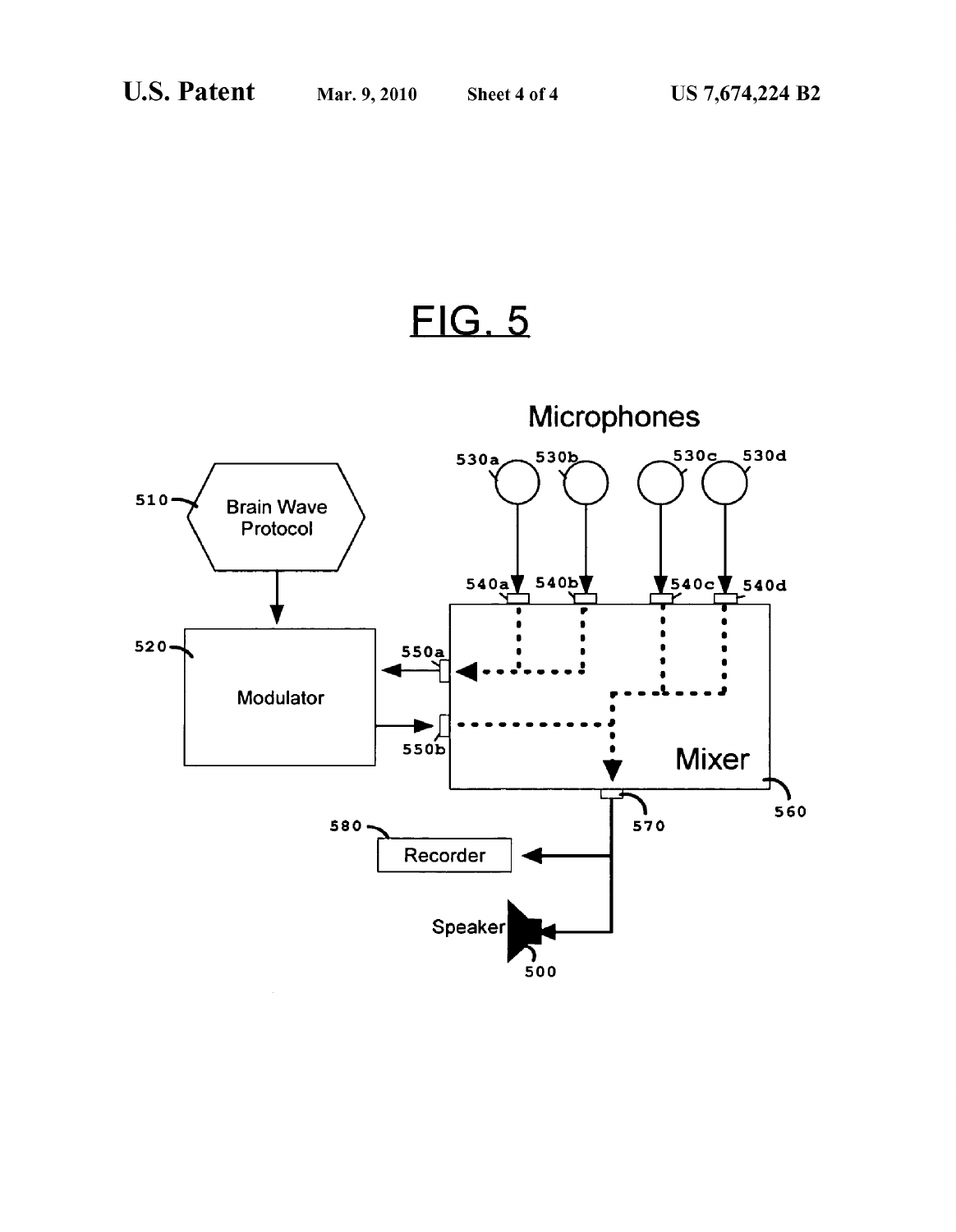10

 $\overline{\mathbf{S}}$ 

# METHOD FOR INCORPORATING BRAIN WAVE ENTRAINMENT INTO SOUND PRODUCTION

# FIELD OF INVENTION

The present invention relates to a method of altering brain waves using sound patterns; more specifically, the invention relates to a method of controlling brain waves by altering specific parts of an audio composition.

# BACKGROUND OF THE INVENTION

The electrical activity in the brain produces detectable signals known as brain waves, the frequency of which is 15 associated with changes in mental state and cognitive ability. During daily waking life, a normal human brain functions at frequencies ranging from 13 to 25 Hertz (Hz), or cycles per second, called the beta state. During times of rest or daydreaming, brain wave cycles drop to 8 to 12 cycles per second,  $_{20}$ or the Alpha state. When sleeping, Theta and Delta states are dominant, ranging from 4 to 7 and 0.2 to 4 cycles per second respectively.

Brain waves can be altered if a person is presented with precisely timed, repetitive stimuli through the ears or eyes at  $z_5$ repetition rates equal to the desired brain wave frequency. This is called brainwave entrainment. For example, ifa 5 beat per second audio loop is played to a subject over a period of 6 minutes or more, the subject's brain will entrain to 5 cycles per second, or brain activity at the 5 Hz frequency will 30 increase. FIG. 1A depicts a typical brain wave entraining beat with a pure tone. FIG. 1B shows a brain wave response to the beat. Because brainwaves relate to mood and attention levels, researchers believe that stimulating frequencies can assist in a variety of activities, including relaxation, concentration, 35 sleep and more.

Previous inventions have used flashing lights or pulsing tones to produce brain wave entrainment, as shown by U.S. Pat. Nos. 4,315,502 and 5,289,438.

However, pure tones and tone pulses can be quite invasive, 40 grating and distracting to many people. Previous inventions have endeavored to solve this problem by masking over the entrainment with white noise, such as in U.S. Pat. No. 5,213, 562, or music. Unfortunately, masking the brain wave entraining sounds of an audio composition can decrease the 45 effectiveness of the brain stimulation. Additionally, while the masking acts to hide the harsh tones used, it does not elimi nate them. Often the tones can still be heard distantly and can interfere with any added music or sounds.

Music alone has been used to affect the brain such as in 50 U.S. Pat. No. 5,586,967, which describes a method and appa ratus for inducing enhanced states of learning by presenting musical sounds in ascending and descending crescendos. Unfortunately the tempo of music stimulating brain waves is limited since brain wave frequencies range as high as 60 55 cycles per second.

Other methods have endeavored to tackle this problem by applying modulations non-specifically to entire pieces of music. Modulations alter sound to create a pattern of beats where none existed before. FIG. 2A depicts a sound file prior 60 to modulation and FIG. 2B shows the same sound modulated to produce a brain wave entraining beat, using amplitude modulation. But the basic problem remains, since the only way to create subtle, non-invasive audio entrainment in this case is to decrease the intensity of the modulation, thus 65 decreasing the overall effectiveness of the brain wave entrainment.

# SUMMARY OF INVENTION

The invention is summarized below only for purposes of introducing embodiments of the invention. The ultimate scope of the invention is to be limited only to the claims that follow the specification.<br>The present invention solves the described problem by

selectively modulating specific elements, or frequency components, of an audio composition, as opposed to modulating the whole of it or using the composition as a mask for under lying pure tones.

For example, the present invention can single out violins in an orchestra and modulate only that instrument type. Since certain instruments and musical compositions naturally con tain modulations such as tremolo, vibrato, crescendos and reverberations, the end result, after modulation have been applied, will seem natural, as if the music always contained such modulations, but the effect of the brain wave entrain ment will remain.

Further, the present invention allows the modulation of each element of an audio composition in specific ways. There are many types of modulations that work effectively to pro duce brain wave entrainment. Amplitude (volume) modula tion is one type; frequency modulation, panning (in stereo sound), band pass filter modulation and other techniques can also be employed. Since each instrument has different char acteristics, using a variety of modulations makes it possible to modulate all the elements of an audio composition in different ways while maintaining a natural-sounding piece of music.

Additionally, the present invention does not affect or rely on the tempo of the music, so it could be used to affect the brain in a manner contrary to the mood of the music. For example, an energizing beta state (13-25 cycles per second) could be promoted even if the audio composition being modulated is sedate in nature, or slow in tempo. This could be useful for double blind testing or in situations where a limited number of audio compositions are available.

In keeping with these objects and others which may become apparent, the present invention provides a method for applying brain wave entraining modulations individually to the various frequency components contained in an audio composition. Briefly, the method involves providing an audio composition, in either a pre-recorded format (such as a CD, tape or digital media file) or in a pre-synthesized form Such as the MIDI format or in a programmable synthesizer. The method also provides a way to specify the frequency compo nents (also described as instruments or elements) that will be affected by the modulations. The method further provides a way to specify the brain wave protocol, which determines the rate at which the selected frequency components will be modulated through the timeline of the composition. Finally, the method includes a way to mix the final output to create a cohesive audio composition that includes the embedded modulations in the selected frequency components.

Use of the words "function" or "means' in the specification and claims is not intended to indicate a desire to invoke the special provision of 35 U.S.C. S112, paragraph 6 to define the invention. To the contrary, if the provisions of  $35 U.S.C.$   $§112$ , paragraph 6 are sought to be invoked to define the invention(s), the claims will specifically state the phrases "means for" or "step for" and a function, without also reciting in such phrases any structure, material, or act in support of the function. Moreover, even if the provisions of  $35$  U.S.C.  $§112$ , paragraph 6 are invoked to define the inventions, it is intended that the inventions not be limited only to the specific structure, material or acts that are described in the preferred embodi ments, but in addition, include any and all structures, mate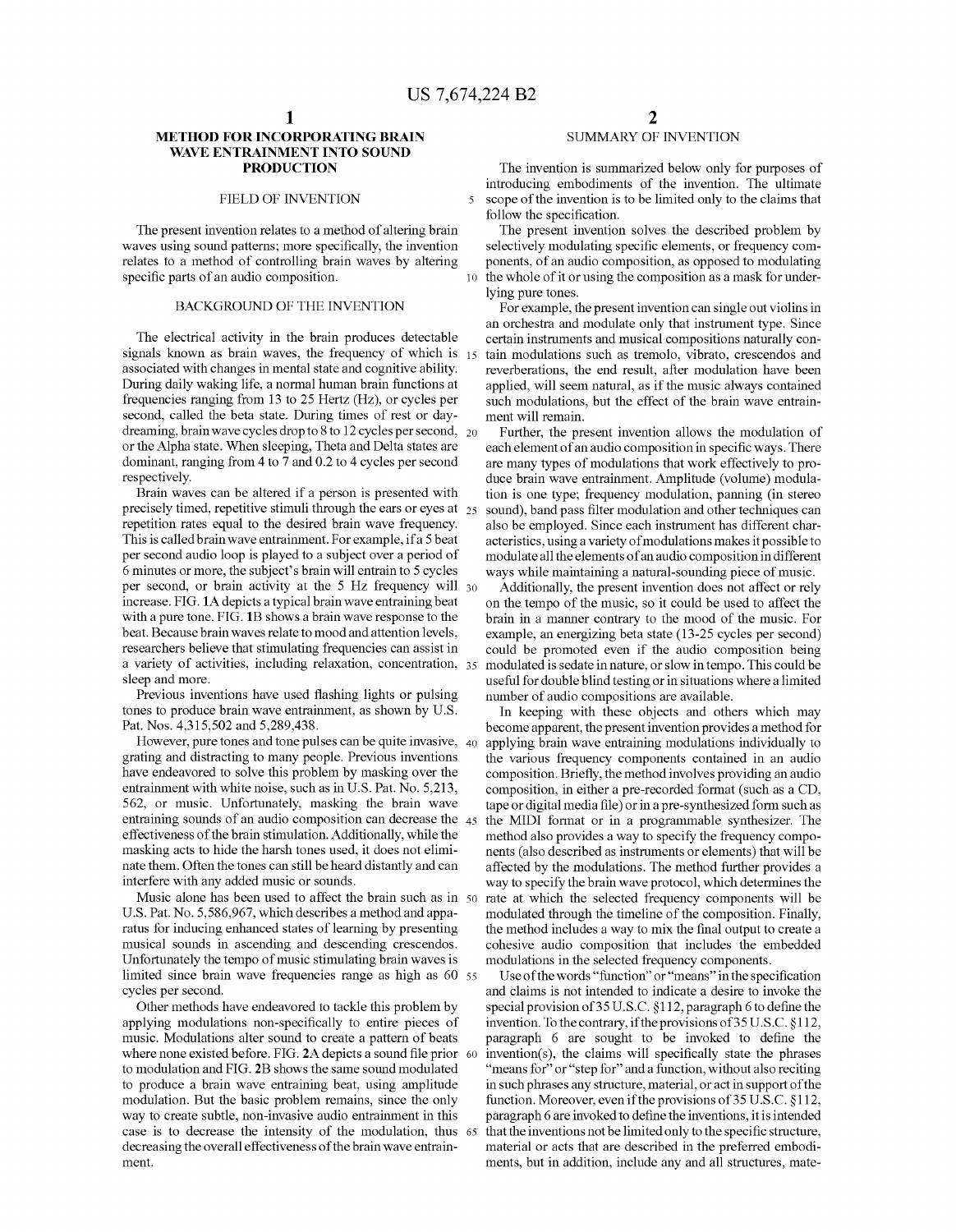$\mathcal{L}_{\mathcal{L}}$ 

15

40

rials or acts that perform the claimed function, along with any and all known or later developed equivalent structures, mate rials, or acts for performing the claimed function.

Further objects and advantages of the present invention will become apparent from the consideration of the drawings and ensuing description. The description of the invention that follows, together with the accompanying drawings, should not be construed as limiting the invention to the example shown and described, because those skilled in the art to which this invention pertains will be able to devise other forms 10 thereof within the ambit of the appended claims.

# BRIEF DESCRIPTION OF DRAWINGS

FIG. 1A-Depicts a sound pulse at 5 Hz.

FIG. 1B-Depicts a brain wave pattern resulting from a sound pulse at 5 Hz.

FIG. 2A—Depicts the wave form of a one second sound clip.

FIG. 2B—Depicts the sound clip of FIG. 2A after 5 Hz  $_{20}$ modulation has been applied.

FIG.3—A flow chart of a software system that may be used to separate and modulate individual frequency components according to a brain wave protocol.

FIG.  $4$ —An example of a visual display typical to the  $25$ present invention.

FIG.5—Ablock diagram of an alternative system that may be used to take multiple microphone inputs and selectively modulate two of the inputs according to a brain wave proto col.

# DETAILED DESCRIPTION

It is to be understood that the descriptions below are merely illustrative of the presently preferred embodiments of the 35 invention and that no limitations are intended to the detail of construction or design herein shown other than as defined in the appended claims.

#### Preferred Embodiment

Since much Sound modification and synthesis is now done on a computer, the preferred embodiment of this invention is as a specially designed software program on a computer processor equipped with memory, interactive input (keyboard 45 and mouse), audio input/output, speakers, and a conventional visual display. Optionally, the computer could interface with a sound synthesis device Such as a keyboard or synthesizer, or could receive multiple inputs from a set of musical instru ments via strategically placed microphones. 50

#### Band Pass Filtering

Band pass filtering is done programmatically through the software. A band pass filter is a conventional device or pro- 55 cess that passes frequencies within a certain range and rejects frequencies outside that range. Software methods and code those versed in sound engineering. An existing program capable of Band Pass filtering is Audition 1.5 sold commer 60 cially by Adobe Systems, Inc.

## Band Stop Filtering

Band stop filtering is done programmatically through the 65 software. Also called a notch filter, t-notch filter, band-elimi nation filter, and band-rejection filter, this is a conventional

audio process that passes most frequencies unaltered, but attenuates those in a range to very low levels. Software meth ods and code for this are readily available and should be well known by those versed in Sound engineering. An existing program capable of Band Stop filtering is Audition 1.5 sold commercially by Adobe Systems, Inc.

# Modulation

Modulation is also done programmatically through the software using a technique known as low frequency oscillation (LFO). LFO is an additional oscillator that operates at a lower frequency that modulates the audio signal, thus causing a difference to be heard in the signal without the actual intro duction of another sound source. LFO is commonly used by electronic musicians to add vibrato or various effects to a melody. In this case it is used to modulate the amplitude, frequency, stereo panning or filters according to the brain wave protocol specified. Software methods and code for implementing LFO are readily available and should be well known by those versed in Sound engineering. An existing program capable of LFO is Buzz distributed for free on Buzz machines.com.

# Brain Wave Protocol

30 A brain wave protocol is used to express the desired brain wave frequencies across the timeline of an audio composi tion. This can be represented using a chart with a time span represented horizontally and brain wave frequencies verti cally. Desired frequencies can then be plotted across the time line. The brain wave protocol is then used to control the rate of Modulation. For example, if the brain wave protocol is plotted to start at a desired brain wave of 15 cycles per second and then descend to 10 cycles per second over a 5 minute period, the Modulator will start at a rate of 15 modulations a second and slow that rate to 10 modulations a second over a 5 minute period. Software methods and code to plot a timeline in this fashion should be well known to anyone versed in computer programming. An example is a conventional spread sheet program like Excel, sold commercially by Microsoft, Inc.

#### Software Model

FIG. 3 depicts a logical flow chart of the computer func tions to be performed in accordance with the present inven tion. The computer programming can start in two places, either with a pre-recorded audio composition (310), or with an audio composition that is about to be recorded or synthe sized (320).

Starting with the pre-recorded composition (310), the fre quency components must be separated out so they can be selected by the user and modulated (340) or mixed (350) into the final output (300). To separate frequency components of a pre-recorded composition, a filter (312) must be employed. In this case the filter could be as simple as using a band pass to select a single frequency band (say from 400-500 Hz) or it could be as complex as a series of band-stop/notch filters used to separate instruments into their individual frequency com ponents. In either case, frequency components can be selected for modulation (316), or can be excluded (314) and passed directly to the mixer (350). If selected for modulation, the selected frequency components (316) are passed to the modulator (340) where they are modulated using LFO tech niques according to the brain wave protocol specified by the user (370). After the selected frequency components have been modulated, they are passed to the mixer (350) where